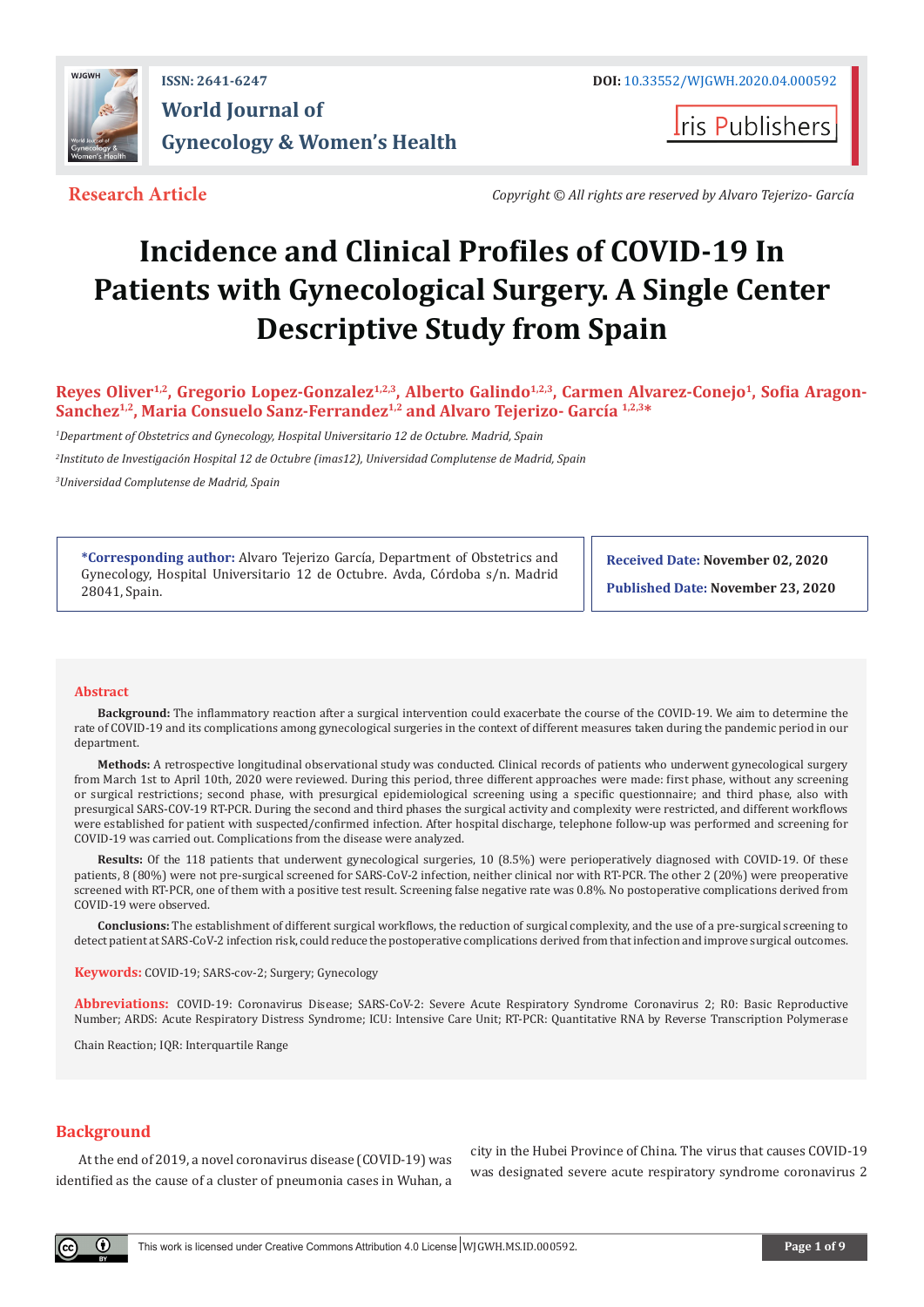(SARS-CoV-2). It rapidly spread, resulting in an increasing number of cases in other countries throughout the world. Since the first report of cases from Wuhan, more than 3,267,184 cases worldwide and 215,216 in Spain have been reported [1]. Madrid is one of the main focuses of the epidemic in Spain, with more than 62,205 cases reported until May 2020 [2]. The rapid increase in the number of people infected in a short period of time is mainly due to the highspeed transmission of the virus, with a calculated basic reproductive number (R0) of 2-3 [3].

The incubation period for COVID-19 is thought to be within 14 days, with the majority of cases occurring approximately four to five days following exposure [4-5]. The most common manifestations of COVID-19 include fever, dry cough, dyspnea, myalgia, asthenia, ageusia and anosmia. Most infections are not severe [6-8]. However, complications as acute respiratory distress syndrome [ARDS], arrhythmia, shock, acute cardiac injury, secondary infection, acute kidney injury and death may occur in severe cases [6, 9-11]. This emergency situation has forced health systems around the world to centralize their efforts in eradicating the disease and taking care of the infected people. Consequently, hospitals have become COVID centres and have had to modify their daily activities, including surgical ones.

Currently, the data on the clinical characteristics and outcomes of patients with SARS-CoV-2 infection or COVID-19 undergoing surgeries are rare [11,12]. However, it is postulated that the inflammatory reaction that occurs after a surgical intervention could exacerbate the course of the disease in these patients, conditioning the development of severe complications. In this study we aim to determine the rate of COVID-19 among gynecological surgeries, both prior and posterior to surgery, as well as the patient characteristics and the rate of postoperative complications derived from SARS-CoV-2 infection in the context of different measures taken during the pandemic period in our department.

#### **Methods**

#### **Study design**

A retrospective longitudinal observational study was conducted at Hospital Universitario 12 de Octubre in Madrid, one of the most affected areas of COVID-19 pandemic in Spain. This study was reviewed and approved by our hospital's Ethics Committee. Oral consent was obtained from the patients.

We retrospectively reviewed clinical records of patients who underwent elective or urgent surgery from March 1st to April 10th, 2020. After hospital discharge, telephone follow-up was performed. Screening for symptoms associated with SARS-Cov-2 infection was carried out, and secondary complications from the disease were collected. Pregnant women and those in which postoperative telephone follow-up was not possible were excluded. Telephone calls were performed at least ten days after hospital discharge. Due to the state of alarm and the limitation of mobility of the population and assessing the risk / benefit of attending a hospital center, verbal consent was obtained during the phone call. The clinical outcomes of these patients were monitored up to April 20th, 2020, the final date of follow-up.

Information included demographic characteristics, exposure history, underlying comorbidities, chest CT image, surgical type, surgical time, signs and symptoms, time from surgery to first symptoms, COVID-19 onset and intensive care unit (ICU) admission, treatments, complications, and prognosis. The time of COVID-19 onset was defined as the date when the first sign or symptom was noticed.

# **Surgical workflow protocols**

From the detection of the first confirmed case of COVID-19 in Spain, on February 24th, 2020, up until now, the surgical management of gynecological patients has been modified in our department, and three different phases can be distinguished:

• First phase, before lockdown was established (from March 1st to March 13th, 2020): all elective or urgent surgery were performed according to the usual criteria without any type of SARS-Cov-2 screening or restriction, with approximately six to ten elective surgical interventions per day.

Second phase, after establishing the lockdown by the Spanish´s Government (from March 14th to March 30th): based on both national and international recommendations and aiming to optimize health resources, surgical activity was restricted to urgent and non-delayable oncological conditions (Figure 1) [13,14]. Clinical and epidemiological screening for SARS-Cov-2 infection was performed in all patients using a specific questionnaire. All elective surgeries in patients clinically suspected of SARS-Cov-2 infection were cancelled (Table 1).

| <b>Table 1:</b> Pre- surgical screening questionnaire of COVID-19 symptoms. |  |
|-----------------------------------------------------------------------------|--|
|                                                                             |  |

| Pre-surgical screening questionnaire                                    |  |  |  |  |  |  |  |
|-------------------------------------------------------------------------|--|--|--|--|--|--|--|
| In the last 30 days: Have you been diagnosed with a COVID 19 infection? |  |  |  |  |  |  |  |
| In the last 15 days: have you had any of the following symptoms?        |  |  |  |  |  |  |  |
| Fever                                                                   |  |  |  |  |  |  |  |
| Dry cough                                                               |  |  |  |  |  |  |  |
| Dyspnea<br>$\bullet$                                                    |  |  |  |  |  |  |  |
| Nausea                                                                  |  |  |  |  |  |  |  |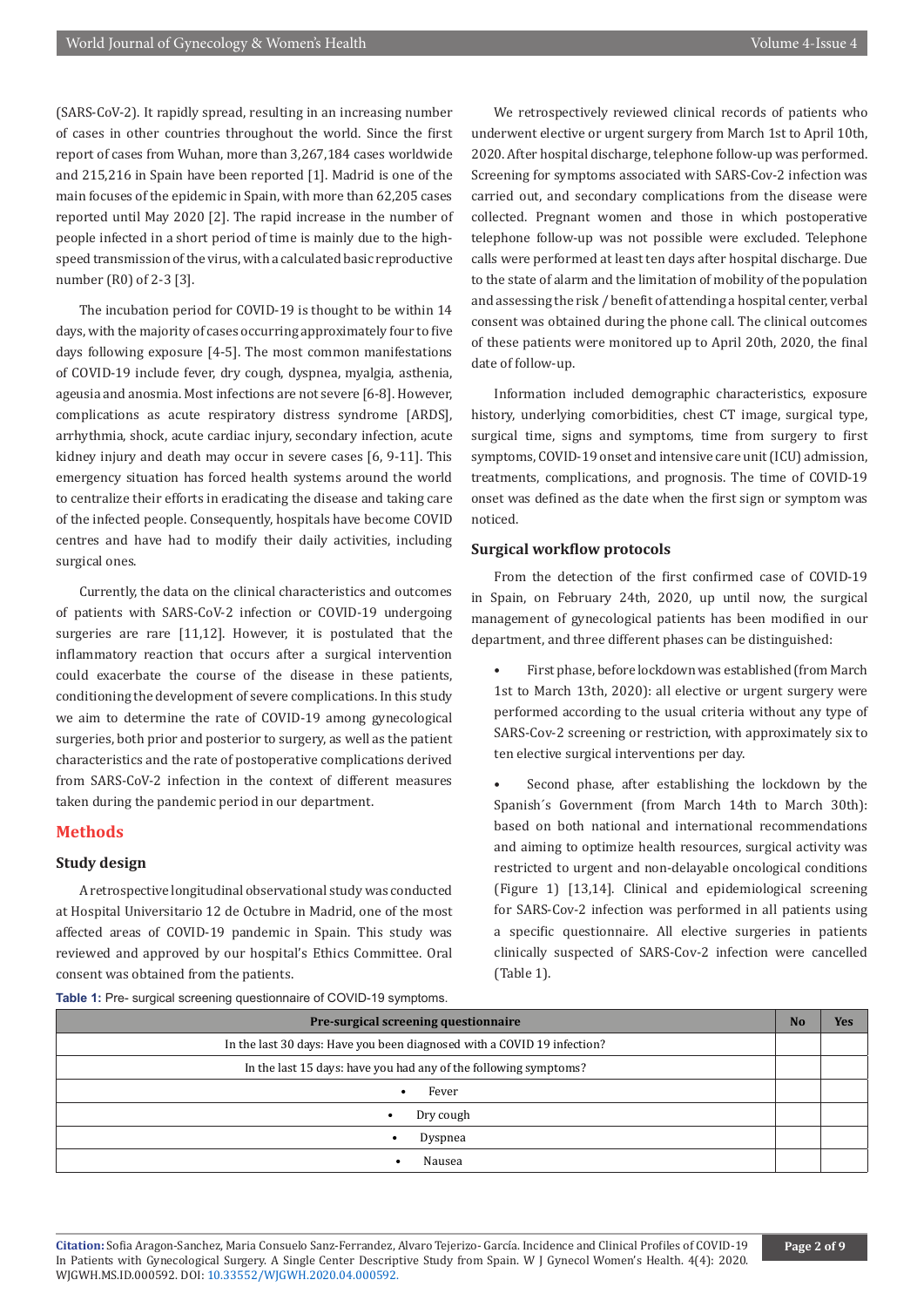



Two different areas and independent circuits were established with the aim to separate the suspected/confirmed COVID patients from the asymptomatic/negative ones: an independent operating room and a separate postsurgical stay area (different post-anesthesia care units, and hospitalization) were set for COVID 19 patients. Both the complexity of oncological surgeries and hospital stay were reduced as much as possible.

• Third phase, starting March 30th, 2020, a pre-surgical microbiological screening with RTS-quantitative SARS- CoV-2 PCR was added to previous protocols in all patients. All elective surgeries in patients with a preoperative positive test were cancelled.

# **Definitions**

The patients included in this study underwent various gynecological surgical procedures, that were categorized into four levels based on the length of surgery and the need of blood transfusion: 1. Level 1 (low), less than 45 minute procedure without needing blood transfusion; 2. Level 2 (moderate), 45 minutes to 2 hours procedure without needing blood transfusion; Level 3 (major), 2 to 6 hours procedure or the one that requires blood transfusion; 4. Level 4 (major complex), more than 6 hours of surgery or the one that requires polytransfusion.

Surgical complications were ranked following the Calvien-Dindo classification system, that consist of 5 grades [15]. Grade I include any deviation from the normal postoperative course without the need for pharmacological treatment (with the exception

of analgesics, antipyretics, antiemetics, diuretics, electrolytes, and physiotherapy) or surgical, endoscopic, and radiological interventions. Grade II complications involves those that require pharmacological treatment different from that allowed for grade I, with blood transfusion and total parenteral nutrition also included. Complications requiring surgical, endoscopic or radiological intervention are considered grade III. Grade IV is defined as lifethreatening complications with the need for intermediate care or ICU management. Finally, grade V includes the death of a patient due to a complication.

Diagnosis of postoperative SARS-Cov-2 infection was defined as a laboratory confirmation of SAR-CoV 2 by quantitative RNA by reverse transcription polymerase chain reaction (RT-PCR) on samples from the respiratory tract. In absence of confirmation test, both the presence of two or more compatible symptoms and the presence of one symptom with an epidemiological criterion (contact with a confirmed/suspected case during the 15 days prior to the onset of symptoms) were also considered as SARS-COV-2 infection.

#### **Statistical analysis**

Categorical variables were expressed as relative and absolute frequencies. Continuous variables were presented as median with interquartile range (IQR). Categorical variables were compared by Fisher's exact test. A two-sided of less than 0.05 was considered statistically significant. All statistical analyses were performed with the Stata/IC 14.1 software.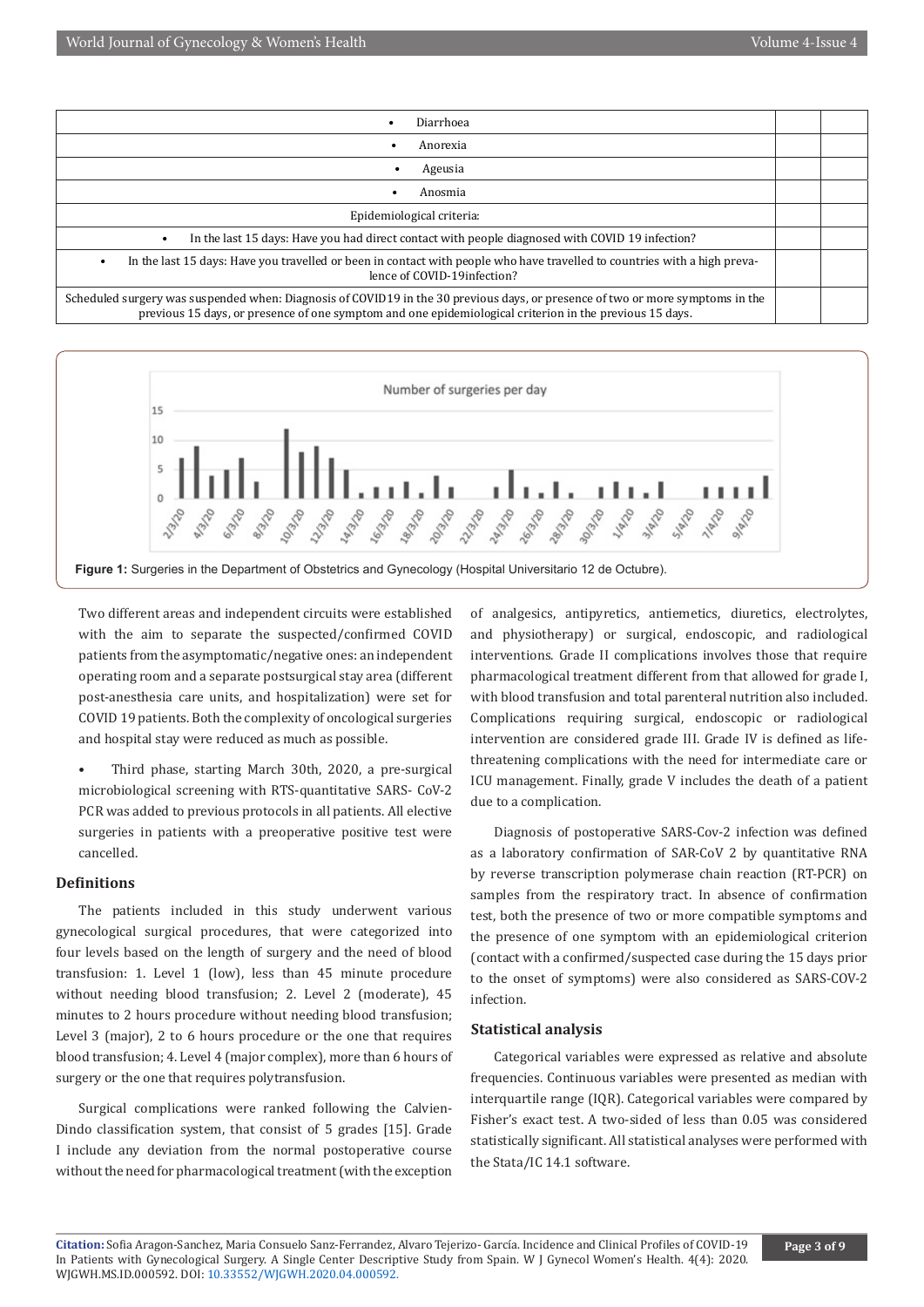# **Results**

Gynecological surgery was indicated in a total of 135 patients during the above-mentioned period. However, it was cancelled in five because SARS-Cov-2 infection was diagnosed before surgery: three patients had two or more compatible symptoms when the presurgical questionnaire was performed, and two asymptomatic patients had a positive SARS-CoV-2- quantitative RT-PCR presurgical result. Finally, a total of 130 patients underwent surgery. Of them, 118 were included for analysis, after excluding seven patients who were lost to follow-up and five women pregnant at the time of surgery.

The baseline characteristics of the patients and types of surgery and postoperative complications are shown in Tables 2 and 3. The median time from admission to surgery and to discharge were 0.9  $(0.0-1.0)$  days and 2.6  $(1.0-4.0)$  days, respectively. Most patients (86.4%) had no postoperative complications; among those who had any adverse outcome, 62.5% and 37.5% were mild (grade 1) and moderate (grade 2) complications, respectively. No major postoperative complications were observed.

|                                       | No $(\%)$        |
|---------------------------------------|------------------|
| Age (years), median (IQR)             | 49.8 (36.7-60.6) |
| Any comorbidity                       | 44 (37.3)        |
| Hypertension                          | 30(25.4)         |
| <b>Diabetes</b>                       | 11(9.3)          |
| Overweight $(25 \leq BMI \leq 30)$    | 45 (38.8)        |
| Obesity (BMI>30)                      | 25(21.6)         |
| Immunosuppression                     | 6(5.0)           |
| Cardiovascular disease                | 14 (11.9)        |
| Chronic Kidney disease                | 1(0.85)          |
| Asthma                                | 6(5.1)           |
| Chronic Obstructive pulmonary disease | 3(2.5)           |
| Malignancy                            | 51 (43.2)        |
| Neoadjuvant chemotherapy              | 15(12.7)         |
|                                       |                  |

**Table 2:** Baseline characteristics of operative patients.

Abbreviations: IQR: Interquartile range; BMI: Body Mass Index; ASA: American Society of Anesthesiologists

**Table 3:** Types of surgery and postoperative complications.

|                                                   | No $(\%)$      |
|---------------------------------------------------|----------------|
| Time of admission to surgery                      | $0.9(0.0-1.0)$ |
| Time of surgery to discharge                      | $1.6(0.0-3.0)$ |
| Time of admission to discharge                    | $2.6(1.0-4.0)$ |
| Surgical procedures                               |                |
| Curettage                                         | 13 (11.1)      |
| Breast lumpectomy +/- SLNB                        | 29 (24.6)      |
| Mastectomy +/- SLNB                               | 9(7.6)         |
| Adnexal surgery                                   | 15 (12.7)      |
| Hysterectomy +/- Bilateral adnexectomy +/- SLNB   | 18 (15.3)      |
| Radical hysterectomy +Bilateral adnexectomy +SLNB | 1(0.9)         |
| Cervical conization                               | 3(2.6)         |
| <b>Endometrial Polypectomy</b>                    | 4(3.4)         |
| Myomectomy                                        | 4(3.4)         |
| Sub urethral bands                                | 3(2.6)         |
| Diagnostic laparoscopy                            | 10(8.6)        |
| Others                                            | 9(7.7)         |
| Approach                                          |                |
| Vaginal                                           | 32 (27.1)      |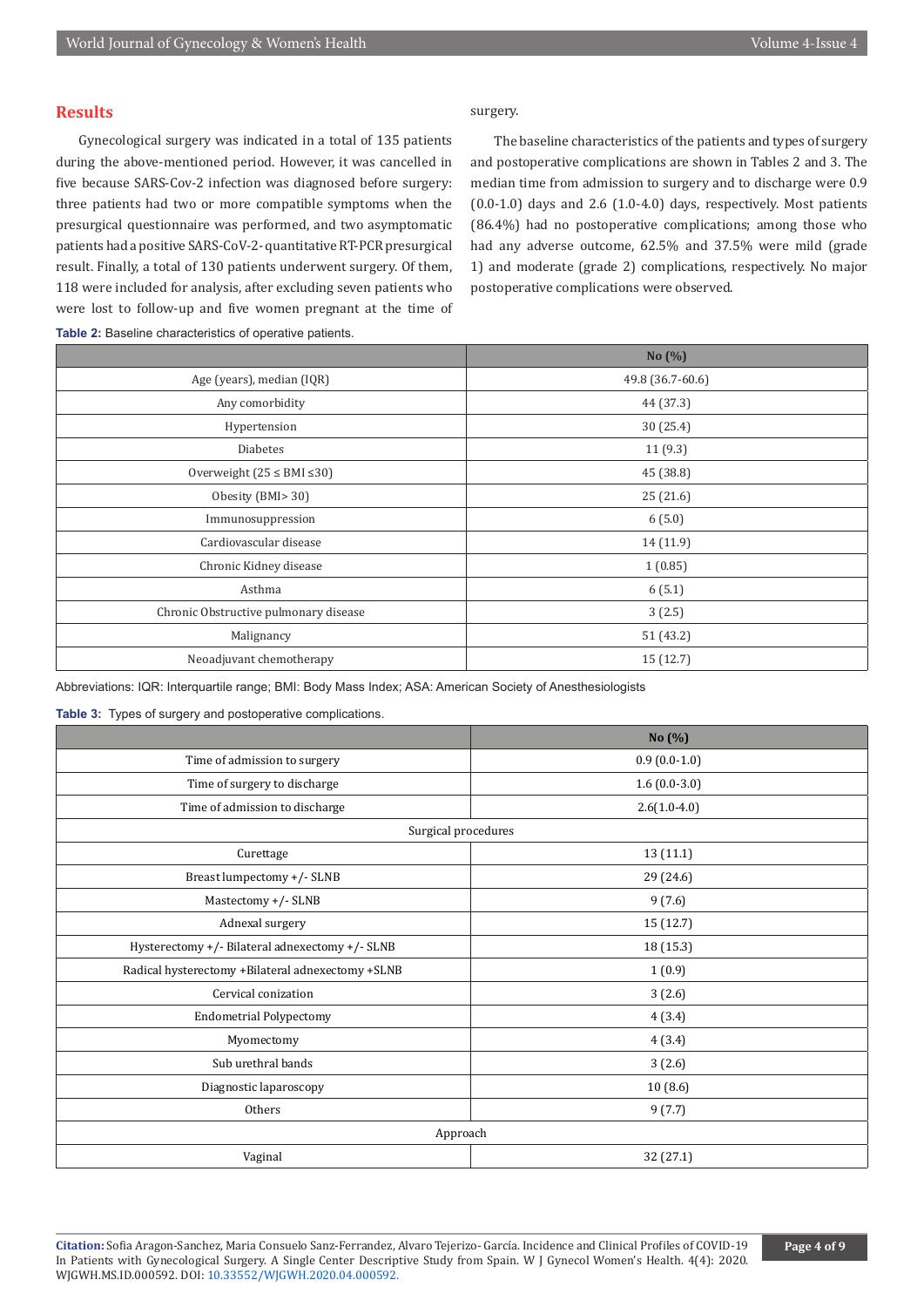| <b>Breast</b>               | 38 (32.2)          |  |  |  |  |
|-----------------------------|--------------------|--|--|--|--|
| Laparoscopy                 | 27 (22.9)          |  |  |  |  |
| Laparotomy                  | 17 (14.4)          |  |  |  |  |
| Hysteroscopy                | 4(3.4)             |  |  |  |  |
| Anaesthesia                 |                    |  |  |  |  |
| General                     | 79 (67.0)          |  |  |  |  |
| General + Regional          | 35 (29.7)          |  |  |  |  |
| Epidural                    | 2(1.7)             |  |  |  |  |
| Intradural                  | 2(1.7)             |  |  |  |  |
| Surgical time (minutes)     | 125.3 (57.0-155.0) |  |  |  |  |
| Surgical risk category      |                    |  |  |  |  |
| Level 1-Low                 | 25 (21.2)          |  |  |  |  |
| Level 2- Moderate           | 9(7.6)             |  |  |  |  |
| Level 3- Major              | 81 (68.6)          |  |  |  |  |
| Level 4- Major complex      | 3(2.5)             |  |  |  |  |
| Postoperative complications |                    |  |  |  |  |
| None                        | 102 (86.4)         |  |  |  |  |
| Grade 1                     | 10(8.5)            |  |  |  |  |
| Grade 2                     | 6(5.1)             |  |  |  |  |
| Grade 3                     | 0(0.0)             |  |  |  |  |
| Grade 4                     | 0(0.0)             |  |  |  |  |
| Grade 5                     | 0(0.0)             |  |  |  |  |

Abbreviations: SLNB: Sentinel Lymph Node Biopsy

**Table 4:** Pre-operative screening and post-operative diagnosis of SARS-COv-2.

|                                                                                          | No(%)     |
|------------------------------------------------------------------------------------------|-----------|
| Pre-surgical screening of SARS-COv-2                                                     |           |
| None (First phase)                                                                       | 71 (60.2) |
| Questionnaire (Second phase)                                                             | 26(22.0)  |
| Questionnaire + RTS-quantitative SARS-CoV 2 PCR (Third phase)                            | 21 (17.8) |
| Peri-operative diagnosis of SARS-COV-2 infection                                         | 10(8.5)   |
| Patients without presurgical screening                                                   | 8(6.8)    |
| Patients with pre-operative screening (questionnaire +/- RTS-quantitative SARS-Cov2 PCR) | 2(1.7)    |

**Table 5:** Clinical characteristics of ten patients suspected COVID-19 infection.

|                           | <b>Patient 1</b> | <b>Patient 2</b> | Patient 3 | Patient 4 | <b>Patient 5</b> | Patient 6      | <b>Patient 7</b> | Patient 8 | Patient 9      | <b>Patient</b><br><b>10</b> | No $(\% )$              |
|---------------------------|------------------|------------------|-----------|-----------|------------------|----------------|------------------|-----------|----------------|-----------------------------|-------------------------|
| Age, years                | 55               | 44               | 79        | 43        | 25               | 48             | 39               | 55        | 49             | 48                          | 48.8<br>$(43.1 - 48.3)$ |
|                           |                  |                  |           |           | Comorbidities    |                |                  |           |                |                             |                         |
| Hypertension              | N <sub>o</sub>   | No               | Yes       | No        | No               | Yes            | N <sub>o</sub>   | No        | N <sub>0</sub> | Yes                         | 3(30.0)                 |
| Cardiovascular<br>disease | No               | No               | No        | No        | No               | N <sub>o</sub> | No               | No        | N <sub>0</sub> | No                          | 0(0.0)                  |
| <b>Diabetes</b>           | No               | No               | No        | No        | No               | N <sub>o</sub> | N <sub>o</sub>   | No        | No             | No                          | 0(0.0)                  |
| Asthma                    | No               | No               | No        | No        | No               | N <sub>o</sub> | N <sub>o</sub>   | No        | No             | No                          | 0(0.0)                  |
| COPD                      | No               | No               | No        | No        | No               | No             | No               | No        | No             | No                          | 0(0.0)                  |
| CKD                       | No               | No               | No        | No        | No               | No             | N <sub>0</sub>   | No        | N <sub>0</sub> | No                          | 0(0.0)                  |
| Malignancy                | Yes              | No               | No        | No        | No               | No             | No               | No        | No             | Yes                         | 2(20.0)                 |

**Citation:** Sofia Aragon-Sanchez, Maria Consuelo Sanz-Ferrandez, Alvaro Tejerizo- García. Incidence and Clinical Profiles of COVID-19 In Patients with Gynecological Surgery. A Single Center Descriptive Study from Spain. W J Gynecol Women's Health. 4(4): 2020. WJGWH.MS.ID.000592. DOI: [10.33552/WJGWH.2020.04.000592](http://dx.doi.org/10.33552/WJGWH.2020.04.000592).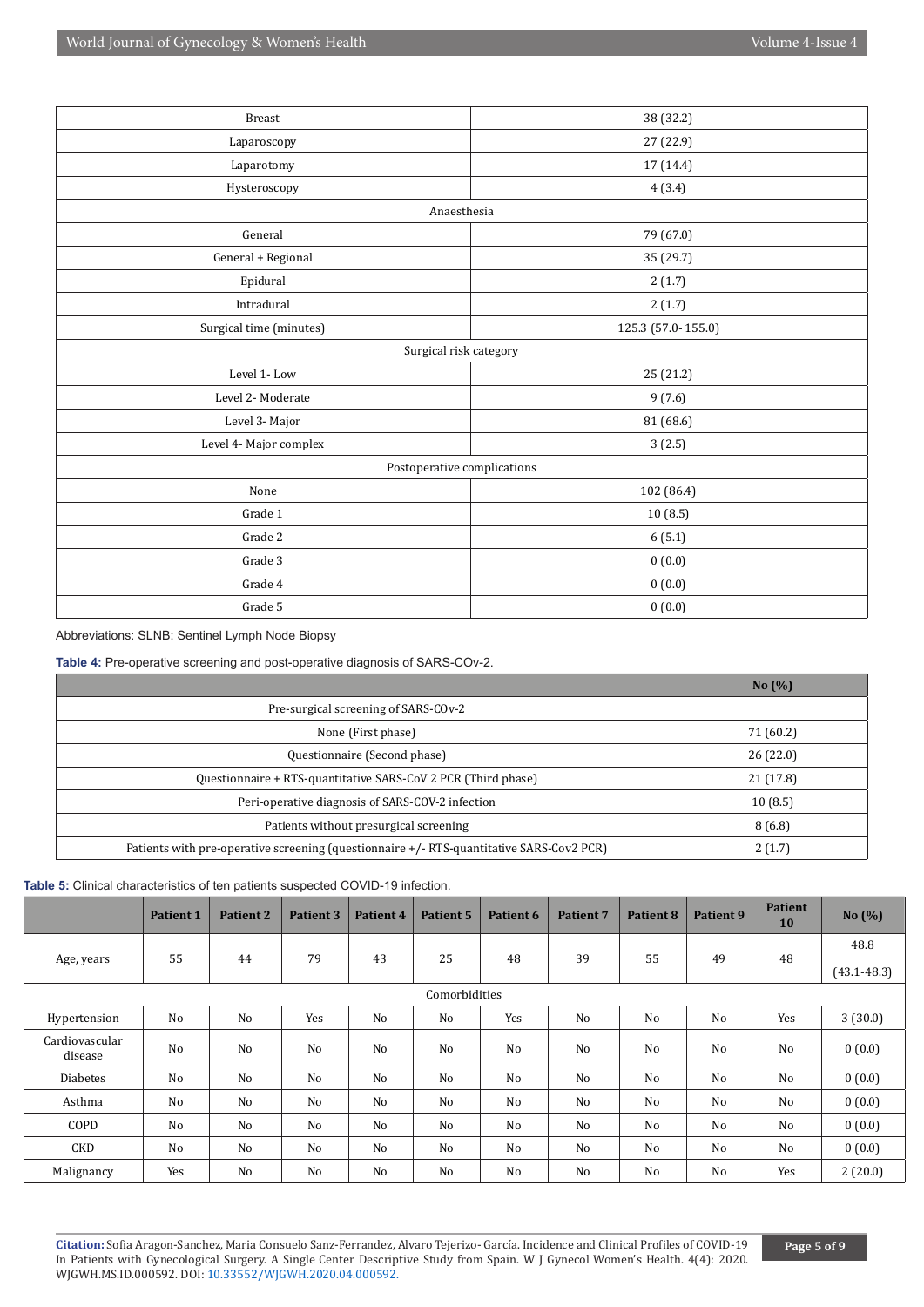| Type of Surgery                                             | Excision<br>of breast<br>mass | Hysterec-<br>tomy with<br>deep endo-<br>metriosis | Pelvic<br>Organ<br>prolapse<br>correc-<br>tion | Abdom-<br>inal wall<br>endome-<br>triotic<br>nodule<br>resection | Uterine<br>Curettage | Correc-<br>tion of<br>labia<br>minora<br>hypertro-<br>phy | Cervical<br>conization | Hysteros-<br>copy<br>polypec-<br>tomy | Myomec-<br>tomy | Unilateral<br>mastecto-<br>my |                           |
|-------------------------------------------------------------|-------------------------------|---------------------------------------------------|------------------------------------------------|------------------------------------------------------------------|----------------------|-----------------------------------------------------------|------------------------|---------------------------------------|-----------------|-------------------------------|---------------------------|
| Surgical difficulty<br>category                             | Level 3                       | Level 3                                           | Level 3                                        | Level 3                                                          | Level 1              | Level 2                                                   | Level 1                | Level 3                               | Level 3         | Level 3                       |                           |
| Surgical time, min                                          | 100                           | 297                                               | 75                                             | 105                                                              | 22                   | 57                                                        | 30                     | 120                                   | 75              | 175                           | 105.6<br>$(57.0 - 120.0)$ |
|                                                             |                               |                                                   |                                                |                                                                  |                      |                                                           |                        |                                       |                 |                               |                           |
| Type of anaesthesia                                         | General                       | General                                           | General                                        | General                                                          | General              | General                                                   | General                | General                               | Intradu-<br>ral | General +<br>Regional         |                           |
| Pre-Surgical<br>questionnaire of<br>COVID-19 Symp-<br>toms  | <b>NP</b>                     | NP                                                | <b>NP</b>                                      | NP                                                               | <b>NP</b>            | <b>NP</b>                                                 | NP                     | NP                                    | Positive        | Negative                      |                           |
| Pre-Surgical test<br>(SARS-CoV-2- quan-<br>titative RT-PCR) | <b>NP</b>                     | NP                                                | <b>NP</b>                                      | NP                                                               | <b>NP</b>            | NP                                                        | <b>NP</b>              | <b>NP</b>                             | Positive        | Negative                      |                           |
| Hospitalization<br>time, days                               | 5                             | $\overline{4}$                                    | 3                                              | 3                                                                | 2                    | 2                                                         | $\mathbf{1}$           | $\mathbf{1}$                          | $\mathbf{1}$    | $\overline{4}$                | $2.6(1.0-4.0)$            |
|                                                             |                               |                                                   |                                                |                                                                  | Signs and symptoms   |                                                           |                        |                                       |                 |                               |                           |
| Fever                                                       | Yes                           | No                                                | No                                             | Yes                                                              | No                   | Yes                                                       | Yes                    | No                                    | Yes             | Yes                           | 6(60.0)                   |
| Asthenia                                                    | No                            | Yes                                               | No                                             | No                                                               | Yes                  | No                                                        | No                     | Yes                                   | No              | No                            | 3(30.0)                   |
| Dry Cough                                                   | No                            | Yes                                               | No                                             | Yes                                                              | No                   | Yes                                                       | Yes                    | No                                    | Yes             | No                            | 5(50.0)                   |
| Dyspnea                                                     | No                            | No                                                | No                                             | No                                                               | Yes                  | No                                                        | No                     | No                                    | No              | No                            | 1(10.0)                   |
| Myalgia                                                     | No                            | Yes                                               | No                                             | No                                                               | Yes                  | No                                                        | No                     | Yes                                   | No              | No                            | 3(30.0)                   |
| Headache                                                    | Yes                           | Yes                                               | No                                             | No                                                               | Yes                  | Yes                                                       | No                     | No                                    | Yes             | No                            | 5(50.0)                   |
| Anorexia                                                    | No                            | Yes                                               | No                                             | No                                                               | Yes                  | No                                                        | Yes                    | No                                    | No              | No                            | 3(30.0)                   |
| Gastrointestinal                                            | No                            | Yes                                               | Yes                                            | No                                                               | No                   | No                                                        | No                     | No                                    | No              | No                            | 2(20.0)                   |
| Ageusia/Anosmia                                             | No                            | No                                                | Yes                                            | No                                                               | Yes                  | Yes                                                       | No                     | No                                    | Yes             | No                            | 4(40.0)                   |
| First symptom or<br>sign                                    | Fever                         | Cough                                             | Ageusia<br>Anosmia                             | Cough                                                            | Headache             | Fever                                                     | Fever                  | Myalgia                               | Cough           | Fever                         |                           |
| Time from Surgery<br>to onset symptoms,<br>days             | 12                            | 22                                                | 3                                              | 15                                                               | 28                   | 18                                                        | 2                      | 35                                    | $-3$            | 2                             | 13.6 (2.0-<br>22.0)       |
| Epidemiological<br>history*                                 | Yes                           | Yes                                               | No                                             | Yes                                                              | No                   | Yes                                                       | Yes                    | Yes                                   | Yes             | Yes                           | 8(80.0)                   |
| Confirmatory test<br>(SARS-CoV-2-quan-<br>titative RT-PCR)  | Yes                           | No                                                | No                                             | No                                                               | No                   | No                                                        | No                     | No                                    | Yes             | No                            |                           |
| Hospitalization                                             | No                            | No                                                | No                                             | No                                                               | No                   | No                                                        | No                     | No                                    | No              | No                            | 0(0.0)                    |
| Complications                                               |                               |                                                   |                                                |                                                                  |                      |                                                           |                        |                                       |                 |                               |                           |
| Respiratory failure                                         | No                            | No                                                | No                                             | No                                                               | No                   | No                                                        | No                     | No                                    | No              | No                            | 0(0.0)                    |
| <b>ARDS</b>                                                 | No                            | No                                                | No                                             | No                                                               | No                   | No                                                        | No                     | No                                    | No              | No                            | 0(0.0)                    |
| Shock                                                       | No                            | No                                                | No                                             | No                                                               | No                   | No                                                        | No                     | No                                    | No              | No                            | 0(0.0)                    |
| Acute cardiac injury                                        | No                            | No                                                | No                                             | No                                                               | No                   | No                                                        | No                     | No                                    | No              | No                            | 0(0.0)                    |
| Acute Kidney injury                                         | No                            | No                                                | No                                             | No                                                               | No                   | No                                                        | No                     | No                                    | No              | No                            | 0(0.0)                    |
| Arrhythmia                                                  | No                            | No                                                | No                                             | No                                                               | No                   | No                                                        | No                     | No                                    | No              | No                            | 0(0.0)                    |
| Death                                                       | No                            | No                                                | No                                             | No                                                               | No                   | No                                                        | No                     | No                                    | $\rm No$        | $\rm No$                      | 0(0.0)                    |

Data of pre-operative screening and post-operative diagnosis of SARS-COv-2 are shown in Table 4. In summary, 10 (8.5%) of the 118 operated patients were perioperatively diagnosed with

COVID-19. Eight (80%) of these patients underwent surgery before the lockdown, in the first period, without performing any pre-surgical screening of SARS-COV-2, neither questionnaire nor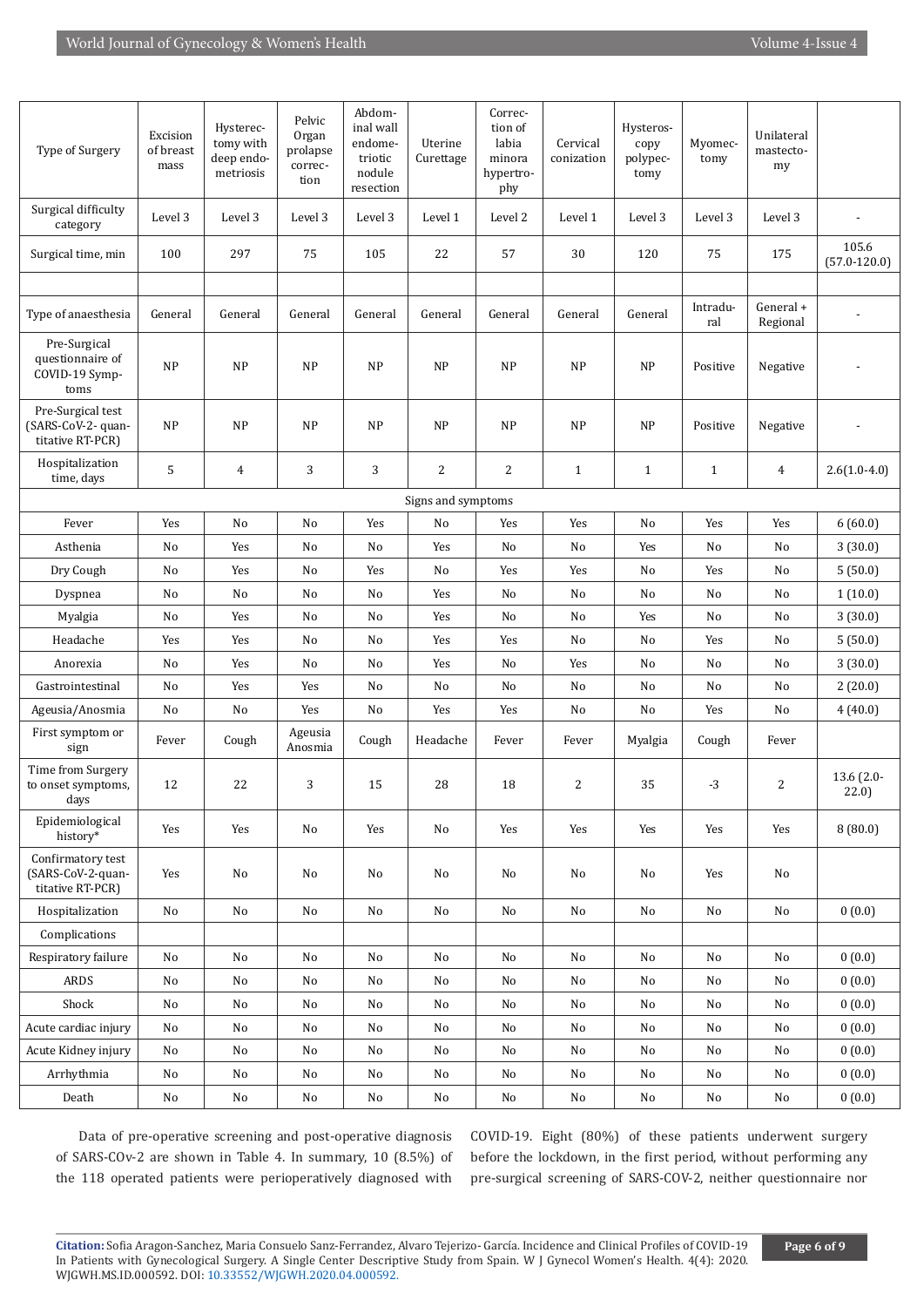RT-PCR, and the diagnosis was made after surgery. The other two patients (20%) were preoperative screened with SARS-COV-2 quantitative PCR (third period), one of them with a positive test result. Eight of the seventy-one (11.3%) patients without presurgical screening and two of the forty-seven (4.3%) patients with presurgical screening were diagnosed with COVID-19 (p= 0.1). The patient with confirmed pre-surgical COVID-19 infection (Table 5, patient 9, questionnaire and RTS-quantitative SARS-COV-2 PCR positives) underwent surgery despite it, because of prolapse of a submucosal leiomyoma through the cervix and profuse vaginal bleeding. A vaginal myomectomy was performed.

The baseline profiles of the ten patients are shown in Table 5. Three (30.0%) had one or more comorbidities, and two (20.0%) had a current diagnosis of gynecological cancer. The median time from surgery to the onset of COVID-19 was 13.6 (IRQ 2.0-22.0) days. Excluding the symptomatic patient at the time of surgery (patient 9), in three patients (33.3%) the first symptom of the disease

occurred during the first four days after surgery, in one (11.1%) between days five to fourteen, and in five patients (55.6%) from day fifteen onwards. Seven (70%) patients had had contact outside the hospital with a confirmed/suspected case during the 15 days prior to the onset of symptoms. None of the 10 patients needed hospital admission because of COVID-19 infection itself. Only one patient presented mild unilateral pneumonia that resolved without complications with outpatient treatment.

#### **Discussion**

On February 28th, 2020 the first two cases of COVID-19 infection were detected in the Region of Madrid (Spain), with a subsequent rapid spread, reaching 44,783 positive cases on April 10th (Figure 2) [2]. This exponential increase in the number of newly infected overloaded the emergency departments and ICU of the hospitals in Madrid´s region. Human and material resources and daily activities were then reorganized to assist the high number of patients.



Due to the architectural design of our Hospital, the Women's and Children's Care Center are separated from the main Hospital building, where the vast majority of Covid-19 patients were admitted. Therefore, our department was able to continue some surgical activity, even at most saturated hospitalization moments.

The spectrum of SARS-Cov-2 symptomatic infection ranges from mild to critical. Fortunately, most infections are not severe [5-10]. Nevertheless, some authors suggest that surgery may accelerate and exacerbate the course of the infection, given that surgery may cause an immediate impairment of cell-mediated immunity, one of the major mechanisms that bring viral infections under control [11,12,16,17]. Lei, et al. published the data of a retrospective cohort of 34 patients underwent elective surgeries, during the incubation period of COVID-19 in four different hospitals of Wuhan, China. 44,1% of the patients needed ICU and the mortality rate was 20,5% [11]. This proportion of intensive care need is much higher than the reported (range 14-26 %) in hospitalized COVID-19 patients without surgery [18].

In our series, the incidence of patients with COVID-19 after surgery was 8.5%. In contrast with Lei et al. none of the patients

presented postoperative complications or required hospital admission due to the SARS-Cov-2 infection. These differences may be explained by different factors. Firstly, is the time from surgery to the onset of symptoms. For Lei, et al. the median time from surgery to the first symptom was 2.0 days whereas in our series it was 13.6 days. The incubation period for COVID-19 is thought to be within 14 days, being in most cases around 4-5 days after exposure [4,5]. However, only 44,4% of our patients became symptomatic in the first 14 days after surgery, and 33,3% in the first 5 days. Therefore, most of our patients underwent surgery out of the incubation period and probably they became infected after hospital discharge, minimizing thereby the inflammatory postoperative reaction. Most cases who developed symptoms underwent surgery during the phase 1 (no restrictions). Only two infected patients were operated during established screening periods. One patient who underwent an emergent surgery with a known positive PCR test and another one with a previous negative PCR test that developed symptoms two days after surgery with a final positive PCR test (considered as a false negative). None of the 26 patients operated in the second period (only epidemiologic questionnaire) were infected subsequently. Thus, our false negative rate for these screening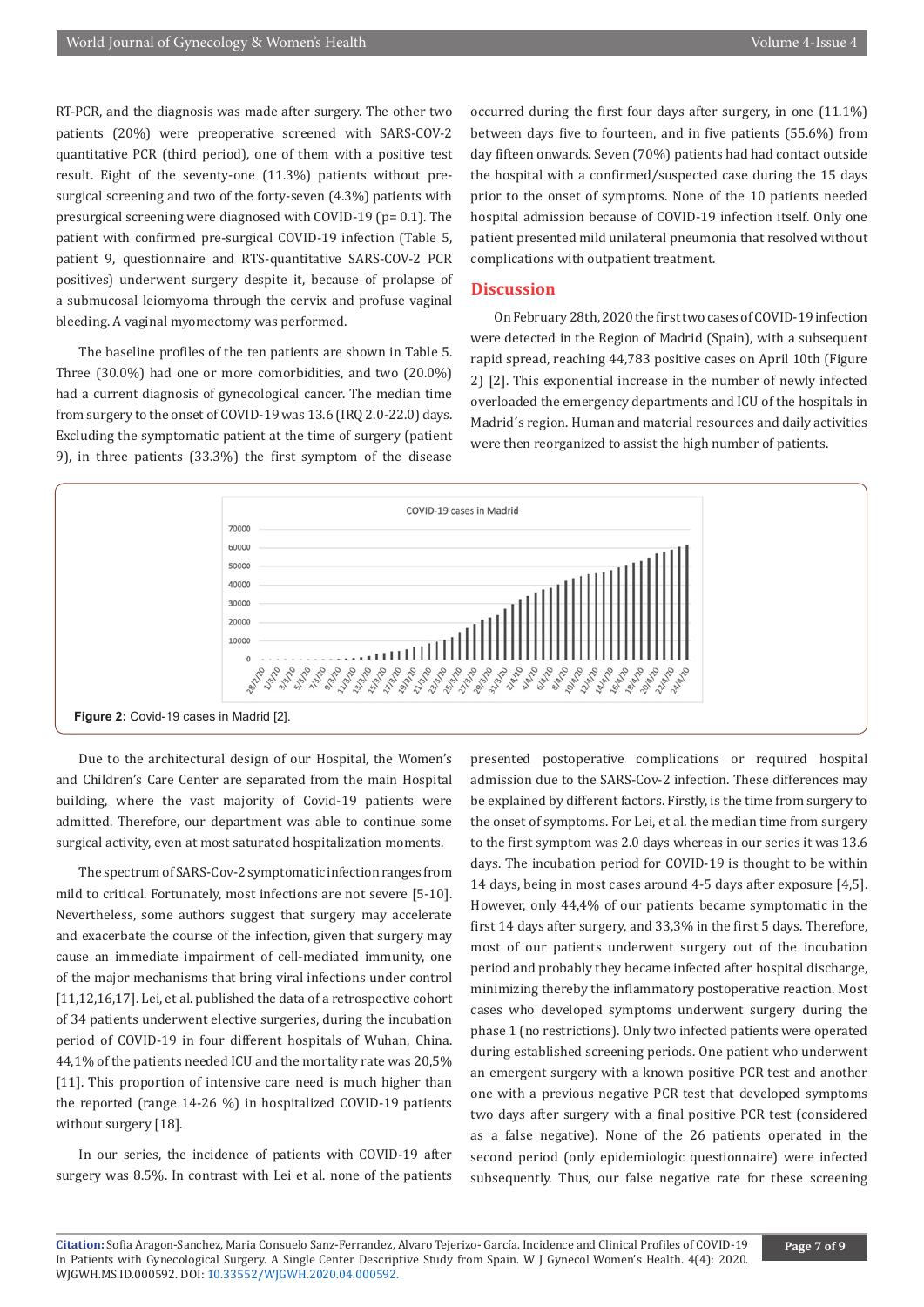measures was 0.8%.

Secondly, the type of surgeries included could be another factor. In the study of Lei et al., only three patients withstood gynecological surgery and all of them were radical. In contrast, according to the main scientific gynecological societies [13,14], after the declaration of the state of alarm, the surgical complexity was reduced in our department in order to reduce surgical adverse events and shorten postoperative hospital stay. This approach could have decreased the adverse outcomes in patients who underwent surgery during the incubation period, as well as have minimized the hospital exposure of uninfected patients. In this line, also individual protection measures for health professionals were increased and two different areas and independent workflows were established for suspected/ confirmed COVID-19 patients. All the measures taken during these periods in our department were focused on achieving three objectives: to identify positive COVID-19 patients and place them in isolated areas, to prevent the risk of transmission of the virus to uninfected patients, increase the safety of healthcare personnel and try to minimize possible postoperative complications in COVID-19 positive patients.

Although the overall incidence of patients with COVID-19 after surgery was 8.5%, it was higher in the group of patients in whom no preoperative screening was done (11.3% vs. 4.2%; p=0.1). In addition, five more elective surgeries were cancelled because of a positive SARS-Cov-2 infection screening, avoiding the possible morbidity/mortality derived from the infection and surgery in these patients.

This data supports the implementation of an early COVID- 19 infection screening to avoid surgical procedures in the incubation period. The diagnosis of COVID-19 is made by detection of SARS-CoV-2 RNA by RT-PCR, but in many cases, because of the limited availability of testing and concern for false-negative results, the diagnosis of COVID-19 is made presumptively based on a compatible clinical presentation in the setting of an exposure risk [19,20]. Therefore, excluding epidemiological criteria and COVID-19 symptoms before surgery is imperative and it can be sufficient in most cases if the RT-PCR is lacking.

Our study has several limitations. The sample size of the present study is small. Additionally, not all patients with COVID-19 symptoms had a confirmation test, due to the limited understanding of the epidemic situation and the shortage of SARS-CoV-2 kits at that time. Moreover, we have used an internal classification system of the surgical complexity that has not been standardized among centers, that preclude robust comparisons with other series. However, most centers used different combinations of surgical indicators to define the complexity, since it is believed that the more markers are used the better is the definition of the complexity. However, to the best of our knowledge, this is the first retrospective cohort study from a single center describing the incidence and clinical characteristics and outcomes of COVID-19 in patients with gynecological surgery.

Accordingly, both knowledge of the data on the impact of surgery performed during the incubation period of COVID-19 infection and universal pre-operative screening of SARS-Cov-2 infection could reduce the morbidity and mortality of these patients.

## **Conclusion**

In conclusion, we consider that establishing independent surgical workflows, correctly selecting the type of surgeries to be performed and the use of a pre-surgical screening to detect patients at risk will improve the surgical results in pandemic periods as the one we live in.

# **Acknowledgement**

Elisa Simon.

# **Declarations**

#### **Ethics approval and consent to participate**

This study and the informed consent form have been approved by the Research Ethics Committee of the University Hospital 12 de Octubre (Comité Ético Investigacion Clínica con Medicamentos, CEIm Hospital 12 de Octubre) with the reference number: 20/203.

The informed consent was obtained from all the patients and it was verbal because of the state of alarm decreed in Spain, trying to reduce the number of displacements to the Hospital.

### **Consent for publication**

 All authors consent and authorize publication of the article by BMC Surgery.

# **Availability of data and materials**

The datasets used and/or analysed during the current study are available from the corresponding author on reasonable request.

None of the patients who have been included in this study have participated in other studies carried out by the authors of this article or by any other author.

# **Authors Contributions**

AT had the idea of the study. AT and RO designed the study. RO have full access to all data in the study and take responsibility for the integrity of the data and the accuracy of the data analysis. RO, CA, CS, SA, GL collected the data. RO performed data analysis. RO and AT drafted the manuscript. RO, CA, CS, SA, GL, AG and AT revised the final manuscript. All authors have read and approved the manuscript.

# **Conflict of Interest**

The authors declare that they have no conflicts of interest and nothing to disclose.

#### **References**

1. (2020) World Health Organization. Coronavirus disease (COVID-19) Situation report-103.